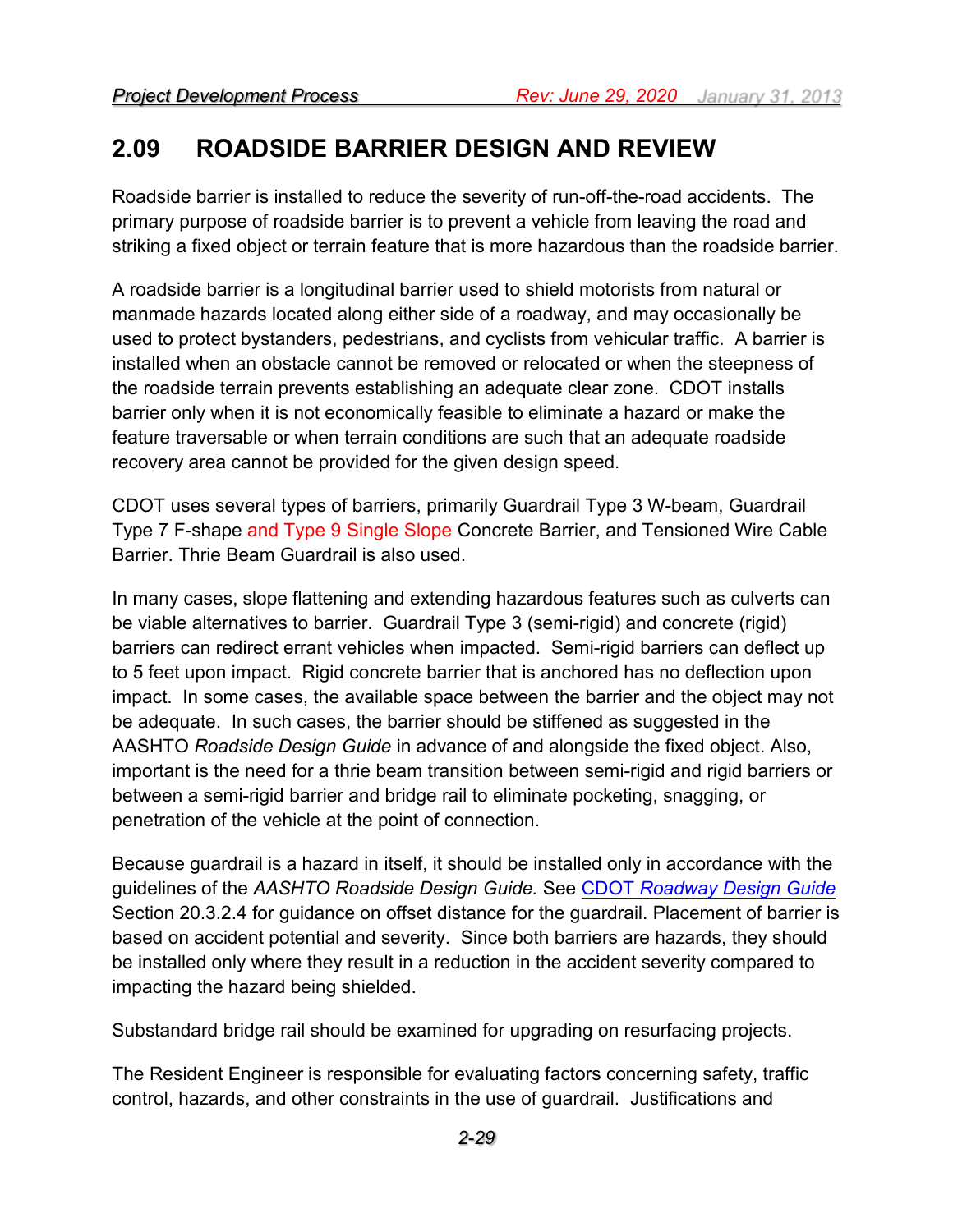warrants for guardrail design are best done after the scoping review. The Resident Engineer should use an analysis to warrant the use of guardrail based on the *AASHTO Roadside Design Guide*. Bridge rail designs and decisions should be coordinated with the Bridge Design and Management Branch.

The Resident Engineer should consider factors such as design speed and traffic volume in relation to barrier need as identified in the *AASHTO Roadside Design Guide*. The cost of slope flattening and hazard elimination compared with barrier cost should be considered.

The design sequence for the placement of barrier is as follows:

- 1. Provide the clear zone as determined from the *AASHTO Roadside Design Guide*.
- 2. Provide for slope flattening for traversable grades (4:1 slope) within the clear zone.
- 3. Remove the obstacle or redesign it so it can be traversed safely.
- 4. Relocate the obstacle or flatten the steep terrain. Relocate obstacles to a location where an errant vehicle is less likely to impact it. Location should be as far from the edge of travel way as practical.
- 5. Reduce impact severity by using appropriate breakaway roadway fixtures.
- 6. Shield the obstacle, terrain feature, or water hazard with longitudinal barrier, crash cushion, or a combination thereof when it cannot be eliminated, relocated, or redesigned.
- 7. Delineate the obstacle or hazard when the above alternatives are not appropriate due to type of project, low design speed, low volume, classification of the roadway as scenic, or classification of the obstacle as a historical feature.
- 8. If barrier is impeding the free passage of drainage flow or is causing ponding, consult the Region Hydraulics Engineer to address the drainage problem.

When the Resident Engineer recommends barrier, criteria in the *CDOT Roadway Design Guide*, *CDOT M Standard Plans,* and the *AASHTO Roadside Design Guide* should be followed. For resurfacing, rather than just replace in kind, the existing Type 3 guardrail should first be checked to ensure that the installation configuration meets the length of need criteria in the AASHTO *Roadside Design Guide* or current CDOT M Standard Plans. If Type 3 guardrail condition is such that it will function and safely perform as designed and the height is at least 26.5 inches following 3R work, the guardrail may remain in place. If guardrail would be less than 26.5 inches in height after the 3R work is complete, adjusting and resetting to a specified height of 29 +/- 1 inches may be an option under specific conditions. It is necessary to check to ensure that existing guardrail is in good condition before adjusting and resetting. If the height of guardrail will be less than 26.5 inches following 3R work, the following options are available: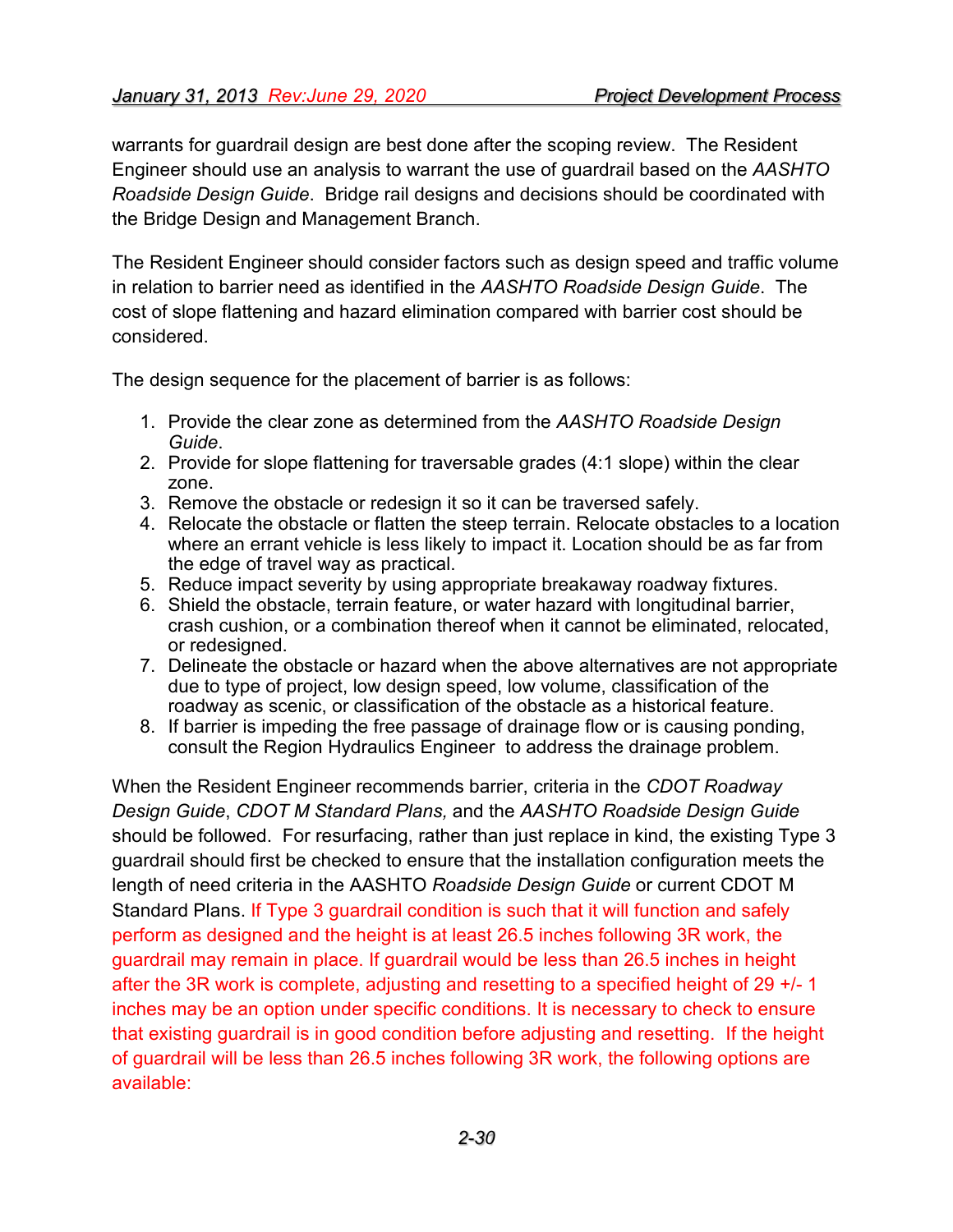- 1. Guardrail with a height less than 25 inches must be removed and replaced with 31 inch MGS guardrail per CDOT M-Standards.
- 2. Guardrail with steel posts at a height 25 inches to less than 26.5 inches may be modified by using additional predrilled bolt holes to raise block and guardrail assembly and reset to height to 29 +-/ 1 inches. If pre-drilled holes are present in W-beam rail, the rail shall be adjusted horizontally along guardrail run, so rail splice location is midspan between posts. Field drilling of steel posts or W-beam rail is not permitted, and only holes pre-drilled by the manufacturer shall be used.
- 3. Guardrail with timber posts at height less than 26.5 inches must be removed and replaced with 31 inch MGS guardrail per CDOT M-Standards. Field modification of timber posts in any kind is not permitted.

Raising, resetting and/or reuse of removed guardrail posts (steel or timber) in an attempt to attain acceptable guardrail height, in any manner, is not permitted. Consideration must be given to condition of assembly hardware (bolts, nuts) and guardrail components (blockouts, metal W-beam sections) when choosing to leave in place or modify. Replacement of hardware or individual blockouts and/or W-beam guardrail sections may be necessary to ensure overall integrity of guardrail system.

When completing the CDOT Form 463 Design Data in SAP, the designer should provide a detailed description of the barrier elements that do not meet current standards. The description should appear either in the comments section of Section 8, Safety Considerations or in Section 13, Remarks where additional text can be added.

Barrier installations should use the standard configurations as shown in the CDOT M Standard Plans. For situations not addressed in the CDOT M Standard Plans, barrier installations will need to be designed in accordance with the AASHTO Roadside Design Guide. Designers are to include the barrier design calculations as part of the project file. For those barrier designs that are project specific and different from the M Standard Plans, designers need to send the proposed design into the Standards and Specifications Unit for review and comment. Allow 2-3 weeks within the project schedule for this review.

Substandard existing guardrail end sections on all Interstate highway projects and on all National Highway System projects with a design speed of at least 45 miles per hour and an average daily traffic of 6,000 or more are to be replaced.